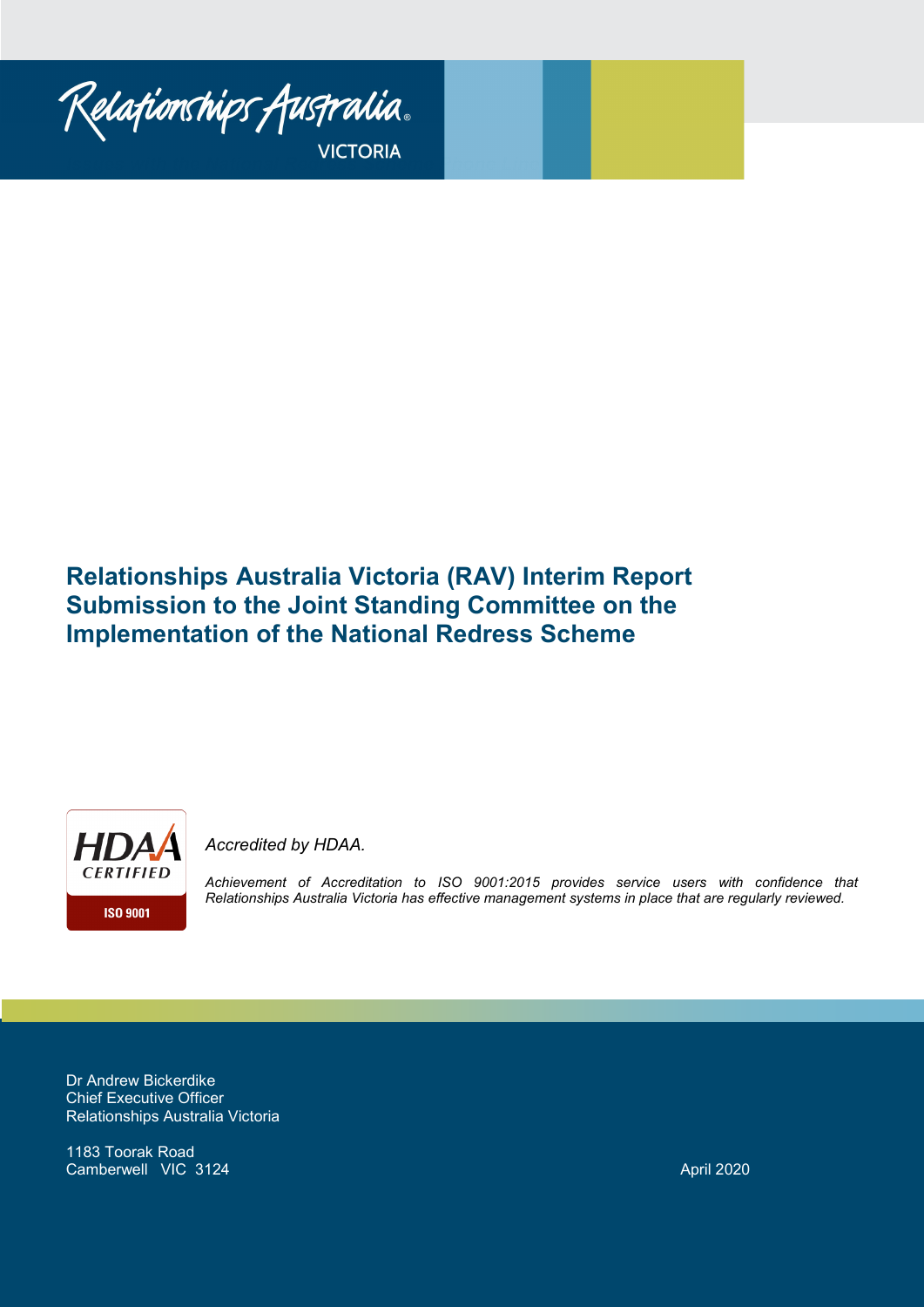

## **Contents**

| WHAT IS NOT WORKING IN THE SCHEME AND RECOMMENDATIONS 4                                 |
|-----------------------------------------------------------------------------------------|
| 1. The Traumatic Nature of the National Redress Scheme Application Process4             |
| 2. Negative Impacts of Institutions That Have Not Joined the National Redress Scheme5   |
| 3. Issues with Counselling Offered within the National Redress Scheme Compensation6     |
|                                                                                         |
|                                                                                         |
|                                                                                         |
|                                                                                         |
|                                                                                         |
|                                                                                         |
|                                                                                         |
|                                                                                         |
| 7. Issues with the Direct Personal Response Component of the National Redress Scheme 10 |
|                                                                                         |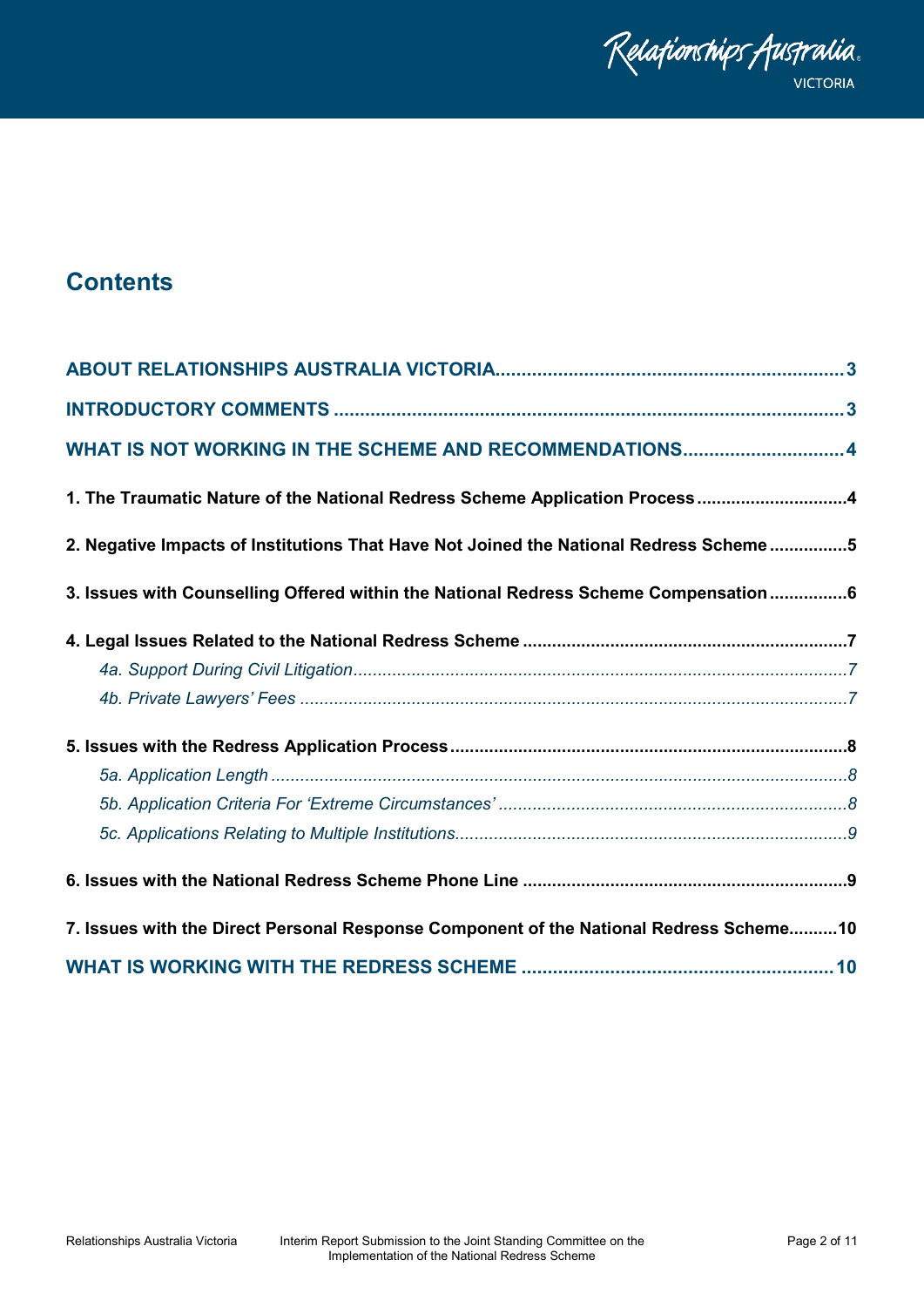

## <span id="page-2-0"></span>**About Relationships Australia Victoria**

Relationships Australia Victoria (RAV) is a community-based, not-for-profit, secular organisation that has been supporting Victorians since 1948. Our vision is for positive, respectful, safe and fulfilling relationships for all Australians.

RAV offers a diverse range of clinical services including counselling; therapeutic case management; family violence prevention, support and recovery services for men, women and children, including men's behaviour change programs; parenting programs; group programs and family dispute resolution (mediation). RAV is a Registered Training Organisation and delivers accredited training courses and professional development workshops.

Services are delivered through 15 principal centres, a Central Office and several additional outreach sites across metropolitan Melbourne and regional Victoria. RAV has over 70 years' practice expertise in delivering services and programs for individuals, families and communities affected by family violence, child protection issues, high conflict family law disputes, relationship difficulties, mental health difficulties and extreme climatic disasters including droughts, floods and bushfires.

RAV provides a range of services that are funded by the Australian Government Department of Social Services (DSS) to support people who have complex needs, including due to trauma. Our specialised trauma and family mental health services include our:

- Redress Support Services for survivors of institutional child sexual abuse
- Forced Adoption Support Service, which offers counselling, information and referral to those affected by past forced adoption practices
- I-Connect Family Mental Health Support Services (Bairnsdale), which delivers early intervention services to and supports children and young people aged under 18, who are at risk of, or affected by, mental illness, to stay connected and engaged in education and social activities.
- Counselling and Support for People Affected by the Royal Commission into the Violence, Abuse, Neglect and Exploitation of People with Disability.

## <span id="page-2-1"></span>**Introductory Comments**

Since 2013, Relationships Australia Victoria has been one of the DSS funded providers in Victoria of the Royal Commission into Institutional Child Sexual Abuse Support Services and continues to support survivors since the implementation of Redress Support Services. During this period, we have provided face-to-face and telephone support to survivors, their families and others who were affected by institutional childhood sexual abuse.

This paper responds to the Terms of Reference for the Joint Standing Committee into the Implementation of the National Redress Scheme by conveying what is not working with the National Redress Scheme, and what is working with the Redress Scheme. The predominant focus of this paper is on relaying several issues with the Scheme and providing accompanying recommendations. The report concludes with a final reflection on the positive outcomes of the Redress Support Service delivery; a key aspect of the National Redress Scheme that is working.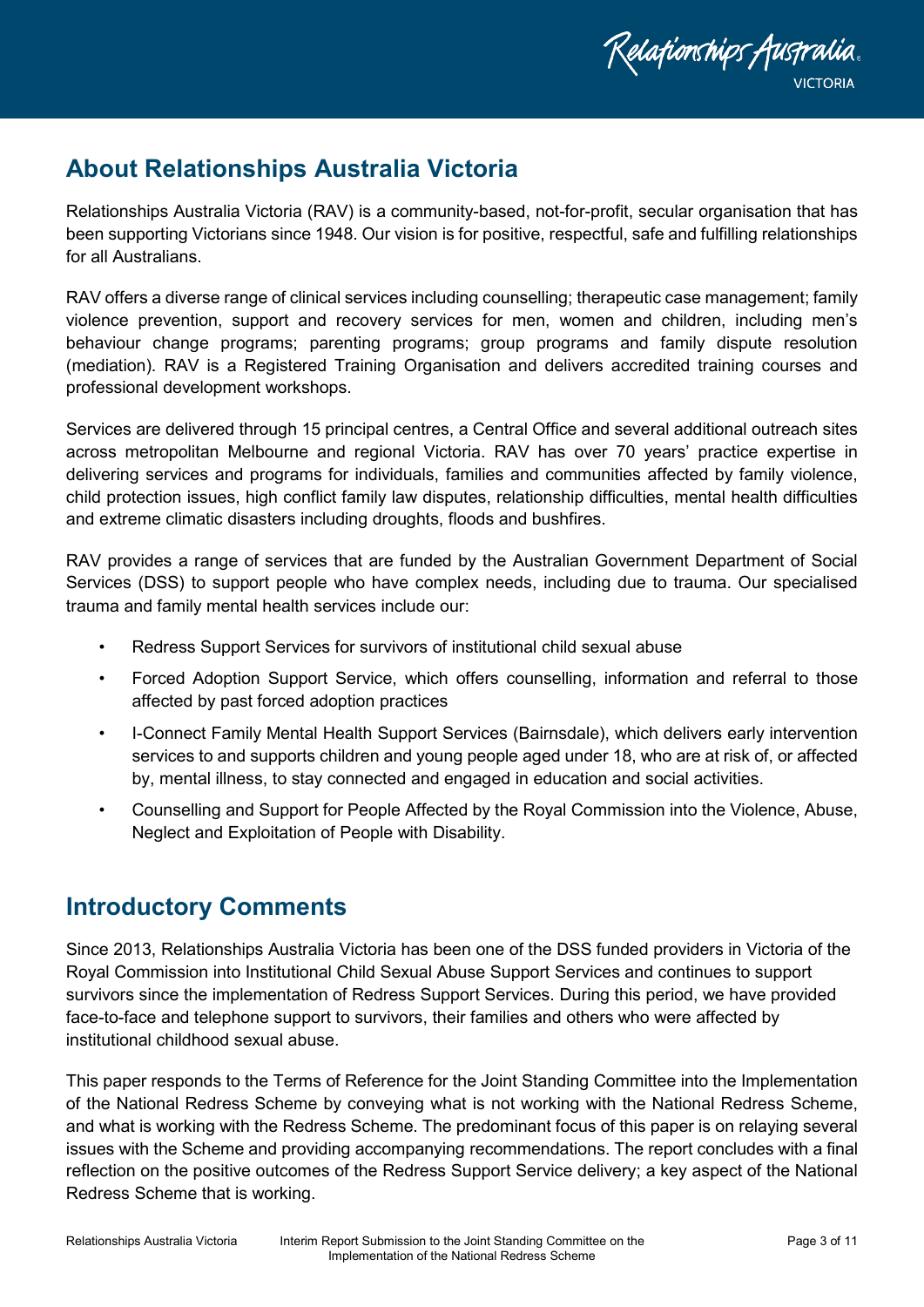

## <span id="page-3-0"></span>**What is Not Working in the Scheme and Recommendations**

### <span id="page-3-1"></span>**1. The Traumatic Nature of the National Redress Scheme Application Process**

Survivors who have presented to RAV's Redress Support Services have all experienced severe sexual trauma and psychological harm due to abuses perpetrated against them while in an institution. Such experiences have lifelong impacts and irrevocably change the course of a person's life and development. Survivors who have applied for Redress have reported significant negative psychological and physical impacts, which they consider to be directly caused by having to think/talk/write about their experience as part of their Redress applications. These negative impacts include increased depression; increased flashbacks; lack of concentration and motivation; insomnia; anxiety; dissociation; hyper-arousal; and night sweats, as well as physical symptoms such as migraines, stomach aches and the worsening of pre-existing autoimmune conditions.

Based on these survivor reports, our Redress Support Services observe that the process of completing a written Redress application, which requires detailed descriptions of the incidents of sexual abuse and their impacts, is causing significant harm, and is therefore not working. There is a growing body of literature<sup>[1](#page-3-2)</sup> and practice-based evidence to suggest that re-telling traumatic experiences may not be in the interests of trauma survivors, and that a trauma-informed approach should instead focus on establishing safety and stability in the survivors' internal and external environments, drawing on body-oriented, mindfulness-based approaches. This is in keeping with advice from the Blue Knot Foundation, which states that attempts to "process trauma (retell) in the absence of ability to self-regulate can precipitate overwhelm and retraumatisation"[2](#page-3-3) .

When survivors come to our service, it is difficult for us, as support workers, to apply a trauma-informed approach, as we are required to support people to re-tell and then re-read their traumatic memories of childhood sexual abuses in order to complete Redress applications.

We have also had first-hand accounts from clients that they had no idea as to the psychological and psychosomatic impacts that the process of completing a Redress application would have on them. These are clients who came to our service after they had already completed their Redress applications independently, and then engaged afterwards with our Redress Support Service.

l

<span id="page-3-2"></span><sup>1</sup> Herman, J. L. (1998). Recovery from psychological trauma. *Psychiatry and Clinical Neurosciences*, *52*(S1), S98-S103; Fisher, J. (2017). Twenty-five Years of Trauma Treatment: What Have We Learned?. *Attachment*, *11*(3), 273-289.

<span id="page-3-3"></span><sup>2</sup> Kezelman, C., & Stavropoulos, P. (2012). Practice guidelines for treatment of complex trauma and trauma informed care and service delivery. *Sydney: Adults Surviving Child Abuse.*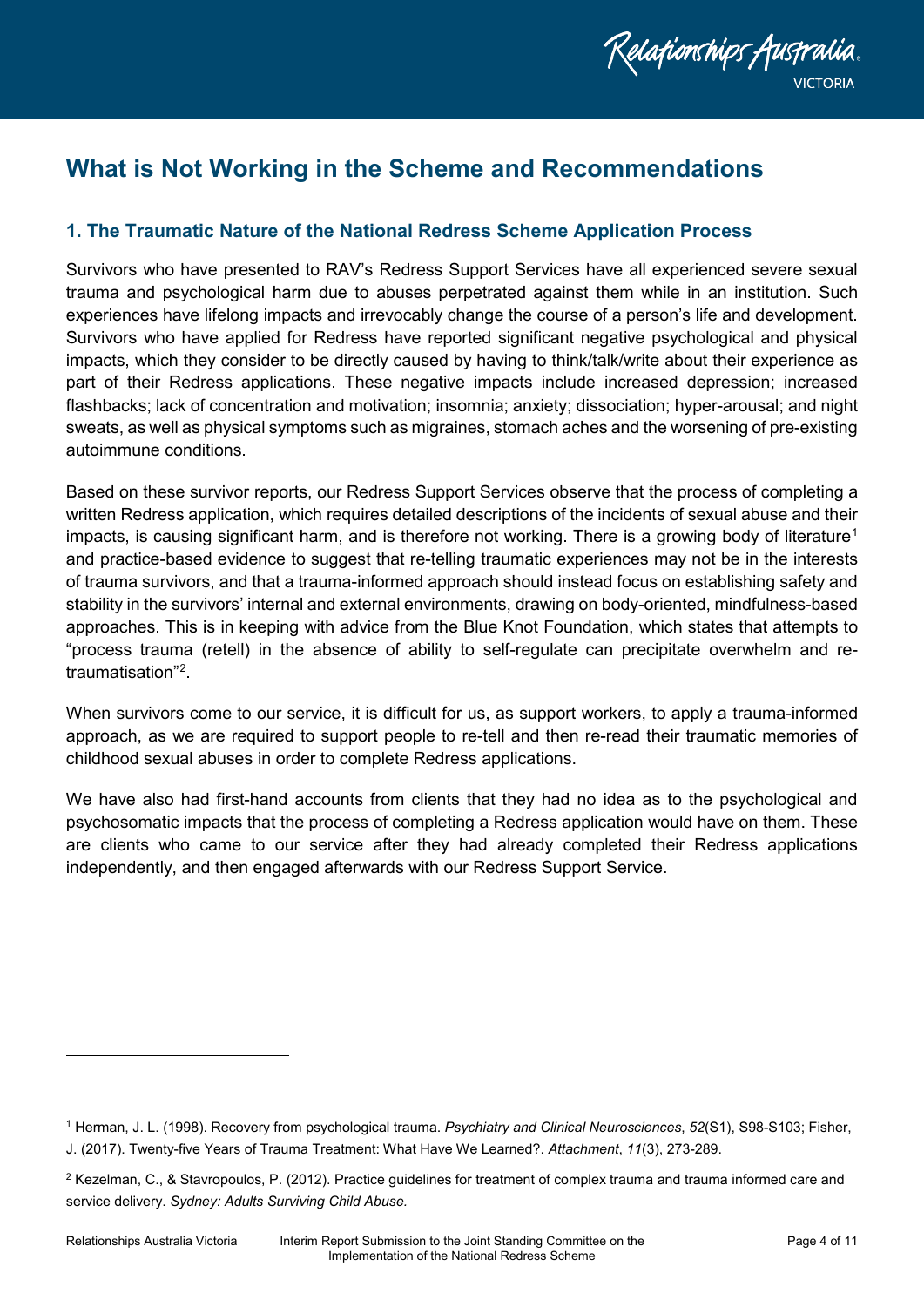

**Recommendation 1:** The National Redress Scheme needs to provide greater clarity and consistency as to the level of detail that is or is not required within applications, in relation to experiences of sexual abuse, and its impacts. It is recommended that the Scheme request as little detailed information as possible around the incident/s of sexual abuse, and that applicants are not penalised for providing brief descriptions. Clear guidelines should be released and incorporated into the beginning of the application form, to provide guidance on the level of detail survivors are expected to provide, and the impact of this on the outcome of the Redress application. Such an approach would more greatly empower survivors to decide how much detail they choose to share based on their emotional and psychological wellbeing, rather than making decisions out of fear of being penalised for providing less information than is required. Finally, considering survivors who may complete the Redress application independently without a Redress Support Service, it is recommended that a list of common emotional and psychological impacts of the application process be listed on the front of the application form, to support informed consent for all survivors embarking on the National Redress Scheme process.

### <span id="page-4-0"></span>**2. Negative Impacts of Institutions That Have Not Joined the National Redress Scheme**

Some perpetrating institutions have not joined the National Redress Scheme. When survivors discover that the perpetrating institution involved in their abuse has not joined the Scheme, they report profound feelings of being silenced. When survivors were abused by institutions as children, they were frequently forced or coerced into secrecy and silence about what happened to them. Even when survivors did speak out, they were often disbelieved and punished. Learning that a perpetrating institution has not signed up to the Scheme is a continuation of this trauma, as survivors feel that once again, institutions are not taking responsibility for the abuse. Additionally, the fact that the Redress applications of survivors of institutional child sexual abuse who have not joined the Scheme will not be processed until or unless the institution joins the scheme, further compounds this re-silencing of survivors' experiences and voices.

Additionally, several survivors have approached our service under the impression that the perpetrating institution has signed up to the Scheme, only to discover that this is not the case when a RAV Redress Support Service practitioner completes a check of the institution. This tumultuous and confusing experience regarding survivors' expectation and understanding of the scheme has further exacerbated trauma symptoms and caused significant harm.

When it becomes apparent that the perpetrating institution has not signed up to the Scheme, it remains unclear to our clients what survivors should do regarding Redress. For example, it is unclear whether survivors should still complete the application or not. DSS have encouraged survivors to still complete a Redress application in these circumstances, however, enduring the distress associated with the application process for potentially no gain is a significant ask of survivors, and may even be ethically questionable. Such a process could potentially cause further harm to survivors. Although we are aware that that the federal government has recently spoken of penalising those institutions that have not signed up to the Scheme, it is unclear if the government will put pressure on these organisations, and if so, what this would involve and what the expected outcomes would be.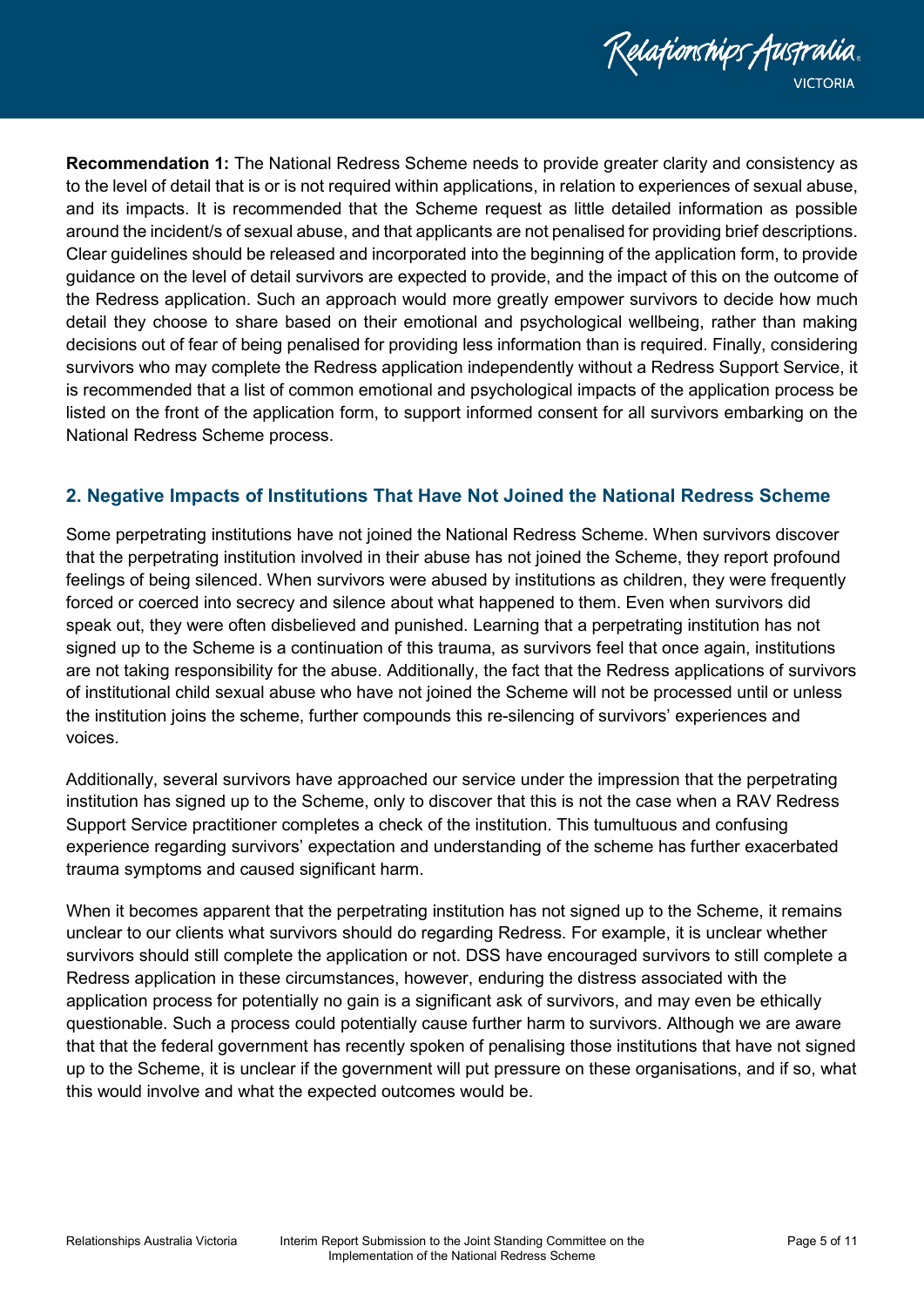

Finally, it is unclear as to whether survivors should directly contact institutions to ask them to sign up to the Scheme. RAV has received reports from survivors that the National Redress Scheme phone line has advised them to contact institutions themselves. As an organisation providing Redress Support Services, however, we are unclear if this advice is firstly, universal, secondly if it is a trauma-informed approach and thirdly if it is safe for the client. We suggest that, in many instances, it is not advisable for the survivor to contact the institution directly, and we believe that it is unfair, inappropriate and unreasonable to ask them to do so. Requesting that institutions sign up to the National Redress Scheme should be solely the responsibility of government, and survivors should not be expected or asked to be involved in this process.

In summary, survivors have reported an overwhelming sense of powerlessness on hearing that institutions responsible for sexual abuse perpetrated against them have not signed up to the Scheme, resulting in feeling that they have no control over whether they will be able to apply for Redress. Survivors have reported feeling re-traumatised, as if the institution is abusing them again, by not opting into the Scheme, and taking away their ability to attain Redress for the abuses perpetrated against them.

**Recommendation 2:** Survivors who suffered abuse at institutions that have not signed up for the National Redress Scheme should not experience any negative impacts on their Redress offer, compared with other survivors who were abused by institutions that have signed up to the Scheme. Secondly, government should be responsible for approaching institutions to sign up to the National Redress Scheme, and clients should not be advised nor expected to be involved in this process. Thirdly, recognising the distress that delays or failures of institutions to sign up to the Scheme cause for survivors, government should, as a matter of urgency, re-double their efforts to compel institutions to sign up to the Scheme, and consider financial or other penalties for those that delay signing up.

### <span id="page-5-0"></span>**3. Issues with Counselling Offered within the National Redress Scheme Compensation**

Survivors have raised concerns regarding the limited amount of counselling funding offered after receiving their offer of Redress, and their fears of being left without required support once their funding has been exhausted. Survivors are concerned about the National Redress Scheme's decision-making process, which involves an allocation of a set amount of funding for counselling sessions based on the type of abuse a survivor experienced. This process does not comprehensively consider the impact of the abuse upon survivors' lives, nor does it recognise that the type of abuse experienced has no relationship to the impact of the abuse. For example, an applicant who experienced "exposure abuse" may endure lasting detrimental impacts upon his/her life and need extensive counselling over a substantial number of sessions, however such an applicant would not be eligible for this ongoing support as this type of abuse only qualifies for counselling funding up to the amount of \$1250 under the Scheme.

**Recommendation 3:** The amount of counselling funding that an applicant is eligible for should not be linked to their type of abuse. Every applicant should be eligible for the maximum amount of funding.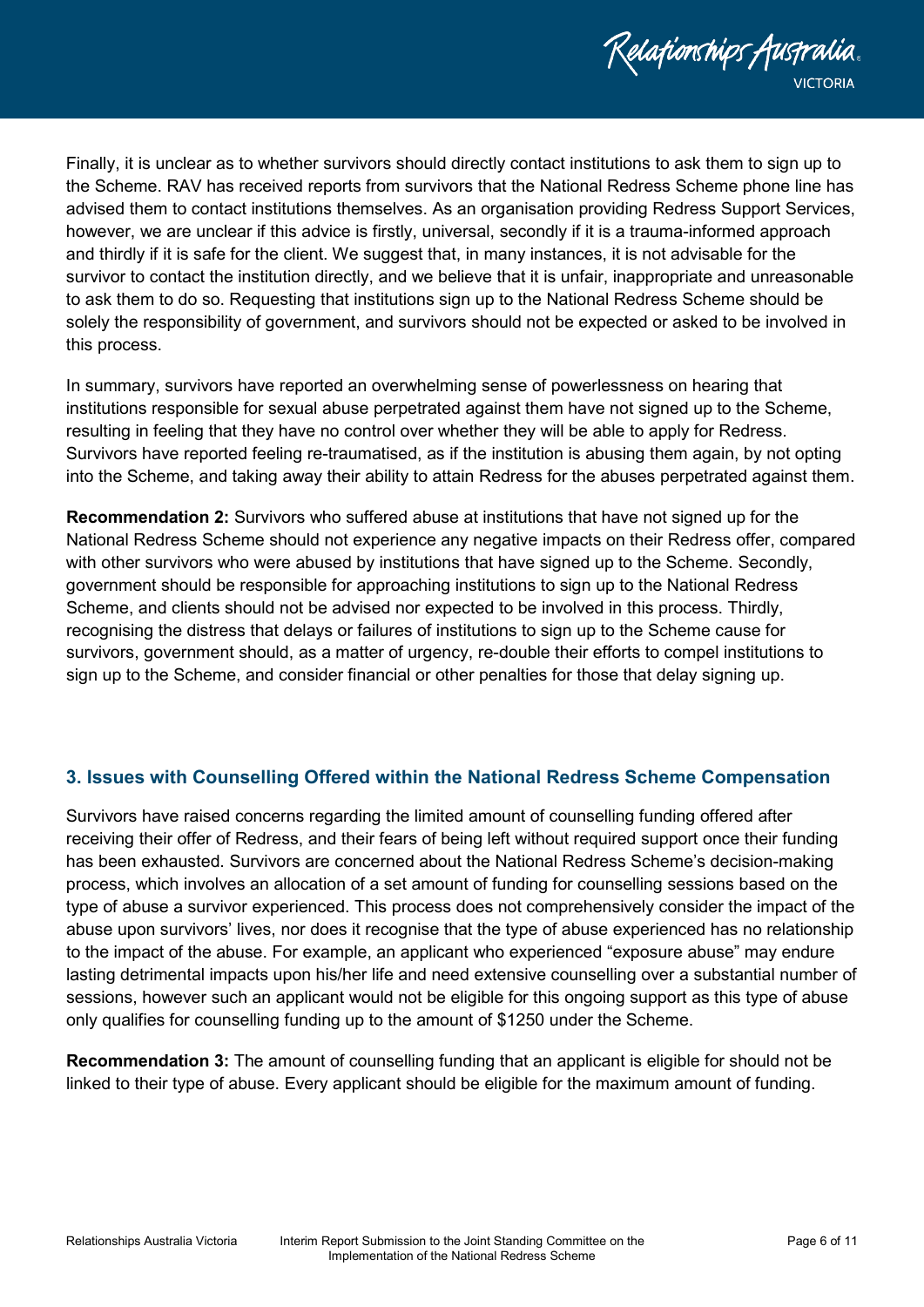

#### <span id="page-6-0"></span>**4. Legal Issues Related to the National Redress Scheme**

#### <span id="page-6-1"></span>*4a. Support During Civil Litigation*

We have observed that survivors are being deterred from pursuing a civil litigation process for the abuse perpetrated against them, as there are no Redress Support Services available to support them through the civil route. An absence of such support impacts the ability of survivors to freely decide if the National Redress Scheme, or civil litigation is the best option for them. Survivors are cautious in proceeding with civil litigation due to the lack of support available.

**Recommendation 4a:** Survivors should be afforded the option of accessing emotional and therapeutic support through a Redress Support Services worker if they decide to pursue civil litigation. In order to meet the needs of this additional client group, Redress Support Services would require increased funding.

#### <span id="page-6-2"></span>*4b. Private Lawyers' Fees*

A second concern regarding legal issues relates to the private lawyers' fees/settlement policies, which risk taking advantage of survivors, with extremely disturbing instances reported to us by other services and our clients, of private lawyers requiring contracts that allocate large percentages of the survivors' Redress payments to lawyers, should civil litigation be successful.

**Recommendation 4b:** We would recommend that the Scheme investigates this matter, and takes all steps possible to prevent this from happening in future. Additionally, we recommend that the Scheme increases the distribution of information to ensure all survivors are informed of the supports, choices and rights available to them. We also recommend that the government take steps towards preventing private lawyers from charging whatever fees and settlement arrangement they choose, and instead establish some regulations with limits on fees and settlement percentages paid to lawyers, in order to prevent survivors from exposure to exploitative situations.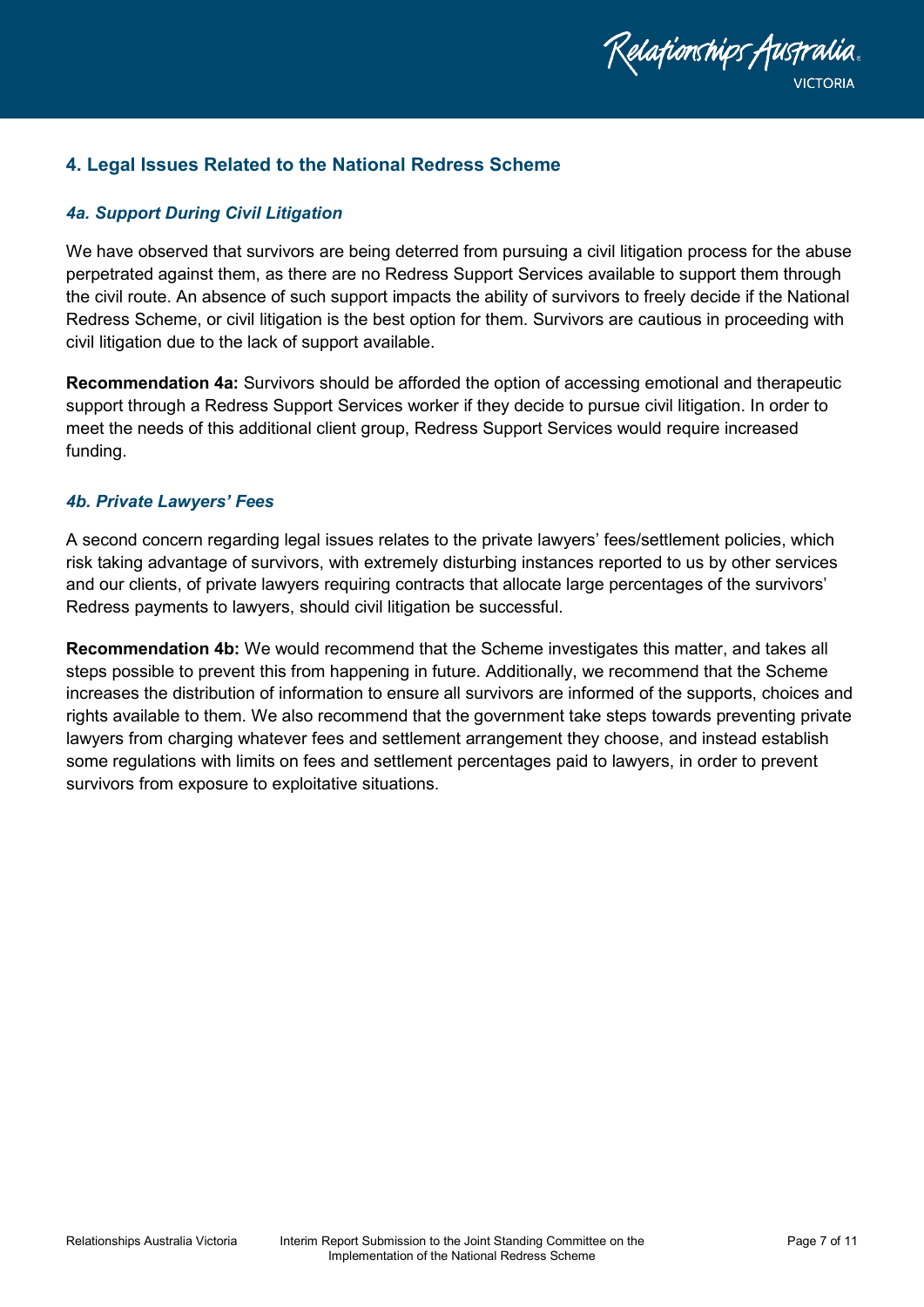

#### <span id="page-7-0"></span>**5. Issues with the Redress Application Process**

#### <span id="page-7-1"></span>*5a. Application Length*

Survivors have reported that the Redress application is "extremely long" and is a task that is too overwhelming to complete without assistance. Survivors have come to our service having completed their Redress application independently, and express feelings of shock at experiencing such significant negative psychological after completing the form. With one institution, the form is 44 pages long, and with additional institutions, the length increases. While Redress Support Services are available, some survivors do choose to complete the application independently. We understand the intent of the National Redress Scheme was to provide a less cumbersome and more approachable process for survivors to gain acknowledgement and compensation for the sexual abuses perpetrated against them by institutions. It is positive to see the efforts of DSS in providing and promoting information about Redress Support Services and Knowmore Legal Service within the application form, on the Scheme's website, and through other marketing avenues. However, we also believe survivors should have the right to choose to complete the application independently, and acknowledge that many survivors are choosing to do so. We therefore believe that the application form should be a more reasonable length, in order to offer survivors a Redress application process that is manageable and that minimises harm as far as is possible.

**Recommendation 5a:** The National Redress Scheme should review the length of the application form, and wherever possible, shorten it to minimise psychological and emotional harm caused to survivors through enduring an extremely long application completion process.

#### <span id="page-7-2"></span>*5b. Application Criteria For 'Extreme Circumstances'*

Redress applications are being assessed, in part, as to whether they meet the criteria for 'extreme circumstances'. Thus far, the National Redress Scheme has been unable to provide any guidelines as to the definition of 'extreme circumstances', resulting in applicants potentially inadvertently omitting information that may be crucial to assessing this point. As a Redress Support Service, we are unable to explain to applicants what "extreme circumstances" means, and therefore we are unable to provide applicants with realistic expectations as to what they can expect when they receive the outcome of their Redress application. This lack of clarity places pressure on survivors to include more extensive information regarding the abuses perpetrated against them, due to fear of their application not qualifying for 'extreme circumstances', and consequently, their monetary acknowledgement amount being reduced. Without this clarity, it is difficult to apply the aforementioned trauma-informed approach of minimising exposure to memory recall as much as possible, to decrease re-traumatisation.

**Recommendation 5b:** The term 'extreme circumstances' should be defined and the definition made publicly available.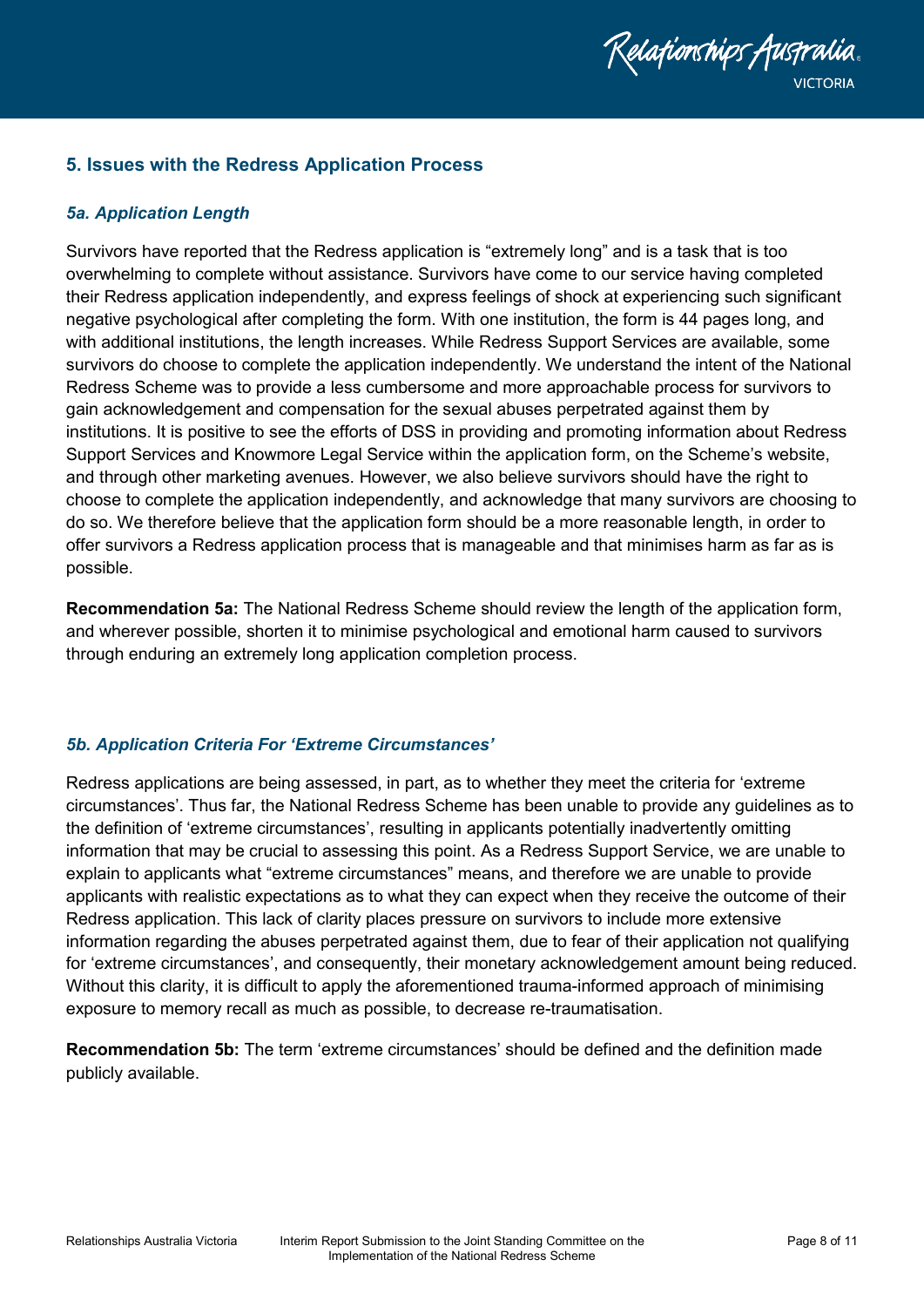

#### <span id="page-8-0"></span>*5c. Applications Relating to Multiple Institutions*

Where an applicant has experienced abuse at more than one institution, and one of these institutions has not opted into the Scheme, applicants have two options available to them.

*Option one* is to apply to the Scheme with all accounts of abuse perpetrated by all institutions, inclusive of institutions that have not signed up to the Scheme. As the monetary acknowledgement amount due to the survivor is divided up based on the type of abuse among the perpetrating institutions, if one institution has not signed up, the portion that institution is required to pay will not be paid to the survivor. In this way, the amount received by the survivor will be reduced if the survivor decided to include an account of the abuse perpetrated by the institution who has not signed up to the Scheme.

*Option two* is to include on the application form only those institution/s that have opted into the Scheme. This would involve not mentioning any abuse experienced at the institution/s that has not opted in. While the amount due to the survivor through monetary acknowledgement is not reduced, the negative impact of this is to entrench the often-held belief by applicants that they have no opportunity to tell their story, to be heard and to be believed.

**Recommendation 5c:** Applicants should be able to include in their applications, all institutions where they experienced abuse, and should receive all monetary payments for all abuse, regardless of whether institutions have signed up to the Scheme or not. Government should ensure that this occurs through whatever means necessary, including by compelling the institutions to sign up to the Scheme as detailed in Recommendation 2 ,and by negotiating an interim payment for survivors and recouping the payments from institutions who have failed to sign up to the Scheme at the time.

### <span id="page-8-1"></span>**6. Issues with the National Redress Scheme Phone Line**

We have received reports of survivors' concerns regarding their communications with the National Redress Scheme phone line and case managers. Survivors have stated that they have been dissatisfied with how some of the staff at the National Redress Scheme phone line have engaged with them. In one case, a survivor has informed the Redress Support Services worker of their experience with a staff member of the phone line, who allegedly stated that they did not believe the survivor's experience of sexual abuse to be true.

**Recommendation 6:** While we understand that these experiences reported to us are subjective in nature, we wonder if it would assist survivors in their experiences if it could be ensured that all National Redress Scheme phone line staff are adequately trained in trauma-informed care, to support appropriate and safe communications with survivors who have suffered from trauma due to sexual abuse perpetrated whilst they were in the care of institutions. There should be clearly communicated and accessible pathways for survivors to share feedback regarding any concerns they may have in relation to National Redress Scheme staff and services, without the fear of their Redress offer being penalised as a result.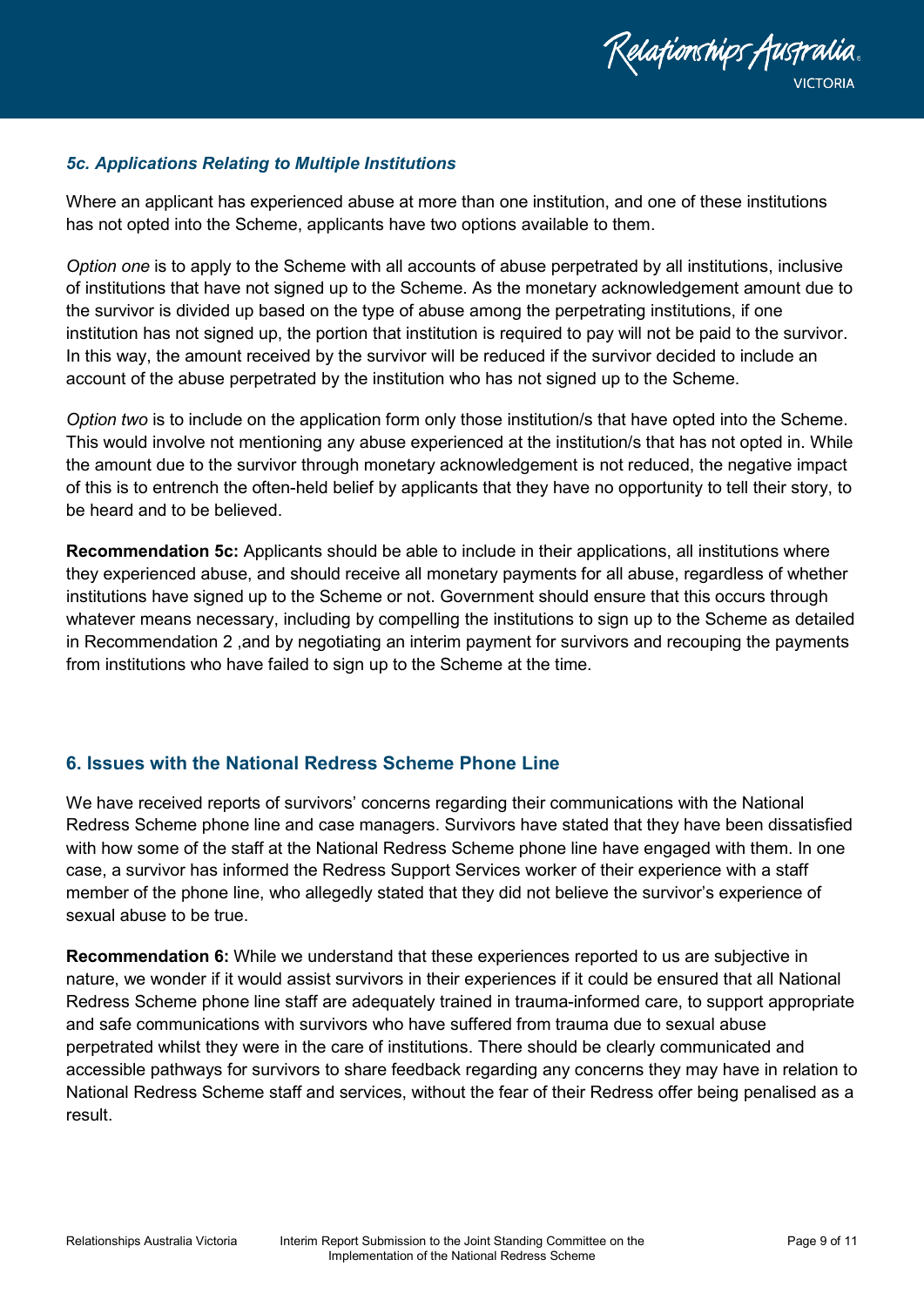

#### <span id="page-9-0"></span>**7. Issues with the Direct Personal Response Component of the National Redress Scheme**

We have received feedback that the process to obtain a Direct Personal Response for survivors is unclear, and what is known about the process can be intimidating for clients. It is our understanding that clients need to contact the institutions themselves in order to request the Direct Personal Response they are entitled to following a successful Redress application. Redress Support Services such as RAV's, may support survivors with this process, however the role of support workers within Redress Support Services is not clearly defined, nor do they have any formalised authority or role to facilitate the process of obtaining a Direct Personal Response being given by an institution.

Overall feedback provided to RAV is that survivors are declining the opportunity for a Direct Personal Response, due to the lack of clarity regarding the process, and the associated fear and overwhelming feelings survivors experience when they contemplate contacting institutions directly themselves. It is also our understanding that the nature of the Direct Personal Response is to be discussed between the survivor and the institution, and decided on in a case-by-case basis. This assumes a degree of empowerment and stability of the survivor, which may be present for some survivors, but considering the traumatic impacts of survivors' childhood sexual abuse, this assumption may be an unrealistic expectation for others.

**Recommendation 7:** To increase the accessibility of, and safety for survivors, in pursuing a Direct Personal Response, by developing an action plan based on a consultation process with survivors about their concerns and experiences related to Direct Personal Responses. Changes to the Direct Personal Response process could include formalisation of the role of a professional service, either within DSS or as part of the Redress Support Services, to enable assigned professionals to contact institutions and act as representatives/advocates for survivors, if survivors request such support. Formalised guidelines as to the expectations of institutions regarding what Direct Personal Responses may or should include, would also support more formalised discussions between survivors or survivor representatives/advocates, and institutions. These guidelines could present a number of clearly outlined options for how a Direct Personal Response could take place, and a survivor could be given the right to choose the option that best suits them. Institutions would be expected follow these guidelines and options, to ensure Direct Personal Responses occur in a safe, ethical, and meaningful manner.

### <span id="page-9-1"></span>**What is Working with the Redress Scheme**

While most of our clients are still in the process of completing and / or submitting Redress applications, or are waiting for their outcomes, to date, we have had several clients who have received Redress outcomes. Each of these clients have been pleased with the outcome of their application and have experienced feelings of validation and acknowledgement from both the government and the institutions responsible for the childhood sexual abuse they suffered. Additionally, for several clients, the experience of the DSS National Redress Scheme in providing a formal avenue to be heard and acknowledged has been a positive and healing experience. The process of being asked about their experiences, and being heard, can be a powerful and edifying experience for survivors, and in and of itself, can provide some sense of compensation for the years and decades of not being believed, understood, and having the impacts of abuses perpetrated minimised.